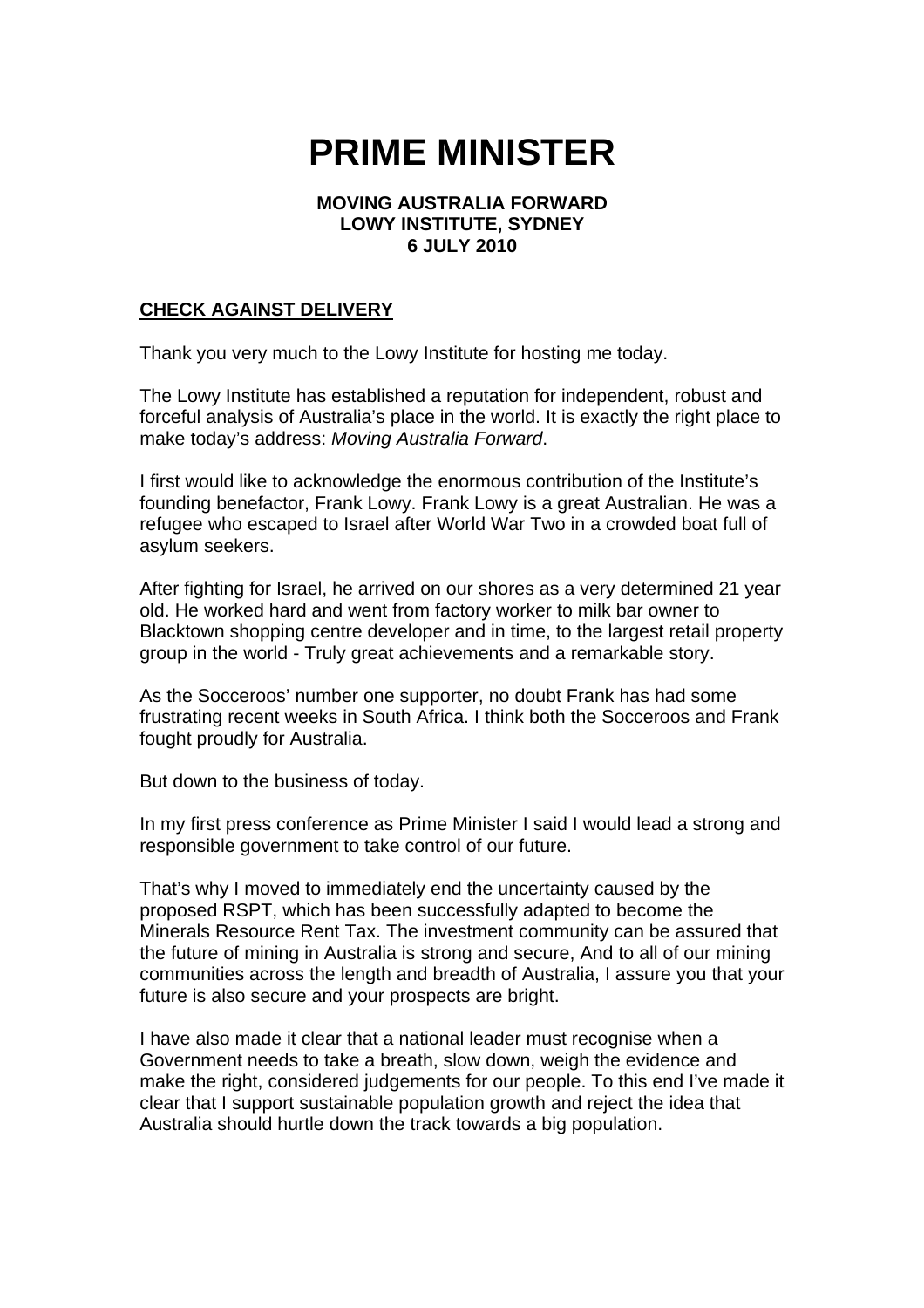Population growth has always been a part of Australia's story. I arrived in Australia as a little girl with my family in 1966 – since then Australia's population has doubled from 11 to 22 million people, reflecting both immigration and natural population growth.

In the years ahead, our population will continue to grow, but the issue for Australia is both the speed of that growth, and whether - and where - it can be sustained.

We are very roughly the same size as America and we are a great country like America - but we are not America. We do not have the inland sprawling plains, fertile soils and cities for that kind of population. 80 per cent of our population lives along our coast precisely because our continent is different.

In many faster growing parts of Australia – like western Sydney, south-east Queensland and the growth corridors of Wyndham and Melton, in my own electorate in Melbourne's western suburbs - people would laugh if you told them population growth was intended to improve living standards. People in these communities are on the front line of our population increase and they know that bigger isn't necessarily better.

At the same time, other parts of Australia are crying out for more people – skilled workers to fill job vacancies in occupations like mining, health and aged care, and community services. I regard this alone as a giant policy question for Australia. It is truly the mismatch of modern Australia: communities with too many people and not enough jobs and then other communities with too many jobs and not enough people.

This is reason enough to declare that population policy should not be driven by an arbitrary single number.

Instead, I believe it must be driven by the needs and the circumstances of each region across the nation. With this in mind I have commissioned the Minister for Sustainable Population, Tony Burke to develop a population strategy for a sustainable Australia.

If we move forward together with 'sustainability' guiding our way, there are also new industries we can grow, new jobs we can create, new skills we can teach, new technologies we can develop and, if we get this right, a quality of life that will continue to be the envy of the rest of the world, and so we have begun an important debate on sustainable population growth. It is a positive debate we intend to lead and one that must not be constrained by self censorship or political correctness.

I have no truck with constraining debate on the big questions. I am for frank, open, honest national conversations, so let's have a frank, open, honest national conversation on the issues of border protection and asylum seekers.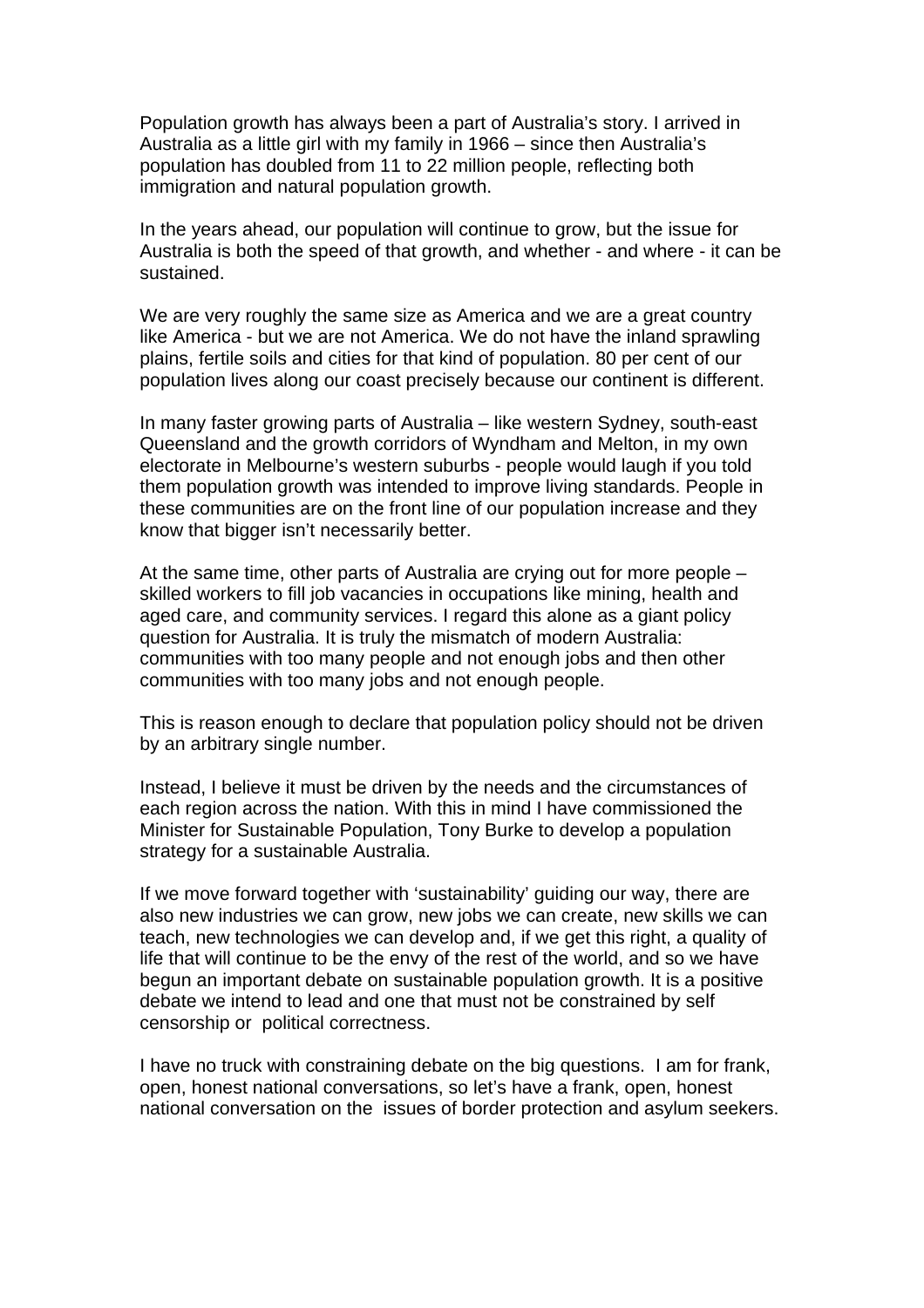Today I am announcing steps to strengthen Australia's border protection arrangements. I am setting out the long-term approach we will take to dealing with the pressure of unauthorised arrivals.

We are taking these steps in response to the increase in unauthorised people movements in our region and around the world.

I am also making the Government's policy goal clear: it is to wreck the people smuggling trade by removing the incentive for boats to leave their port of origin in the first place; to remove both the profitability of the trade and the danger of the voyage.

I will return to these steps in a moment, but let me turn first to some remarks made in the last few days by a prominent Australian, Julian Burnside QC, an eminent lawyer, much respected in our community. Mr Burnside said:

*"I challenge Julia Gillard to point out to the public that at the current rate of arrivals it would take about 20 years to fill the MCG with boat people."* 

He went on to refer to certain Australians as:

## *"Rednecks in marginal seats"*

On the first point Mr Burnside is very, very right and I'm happy to oblige. He is right because in the context of our migration program, the number of asylum seekers arriving by boat to Australia is very, very minor. It is less than 1.5 per cent of permanent migrants each year; and indeed it *would* take about 20 years to fill the MCG with asylum seekers at present rates of arrival. This is a point well made.

On the second point he is very, very wrong. It is wrong to label people who have concerns about unauthorised arrivals as "rednecks".

Of course, there are racists in every country but expressing a desire for a clear and firm policy to deal with a very difficult problem does not make you a racist.

For too long, the asylum seeker policy debate has been polarised by extreme, emotionally-charged claims and counterclaims; by a fundamental disrespect that I reject.

But as poor as this commentary is, even worse is the deliberate use of inflammatory politics presented as policy. I speak of the claim often made by Opposition politicians that they will, to quote: *'turn the boats back.'*

This needs to be seen for what it is. It is a shallow slogan. It is nonsense.

Under John Howard, only a handful of boats were ever turned around. Tony Abbott claims that the Howard Government had an active policy of turning boats back. This is simply not true.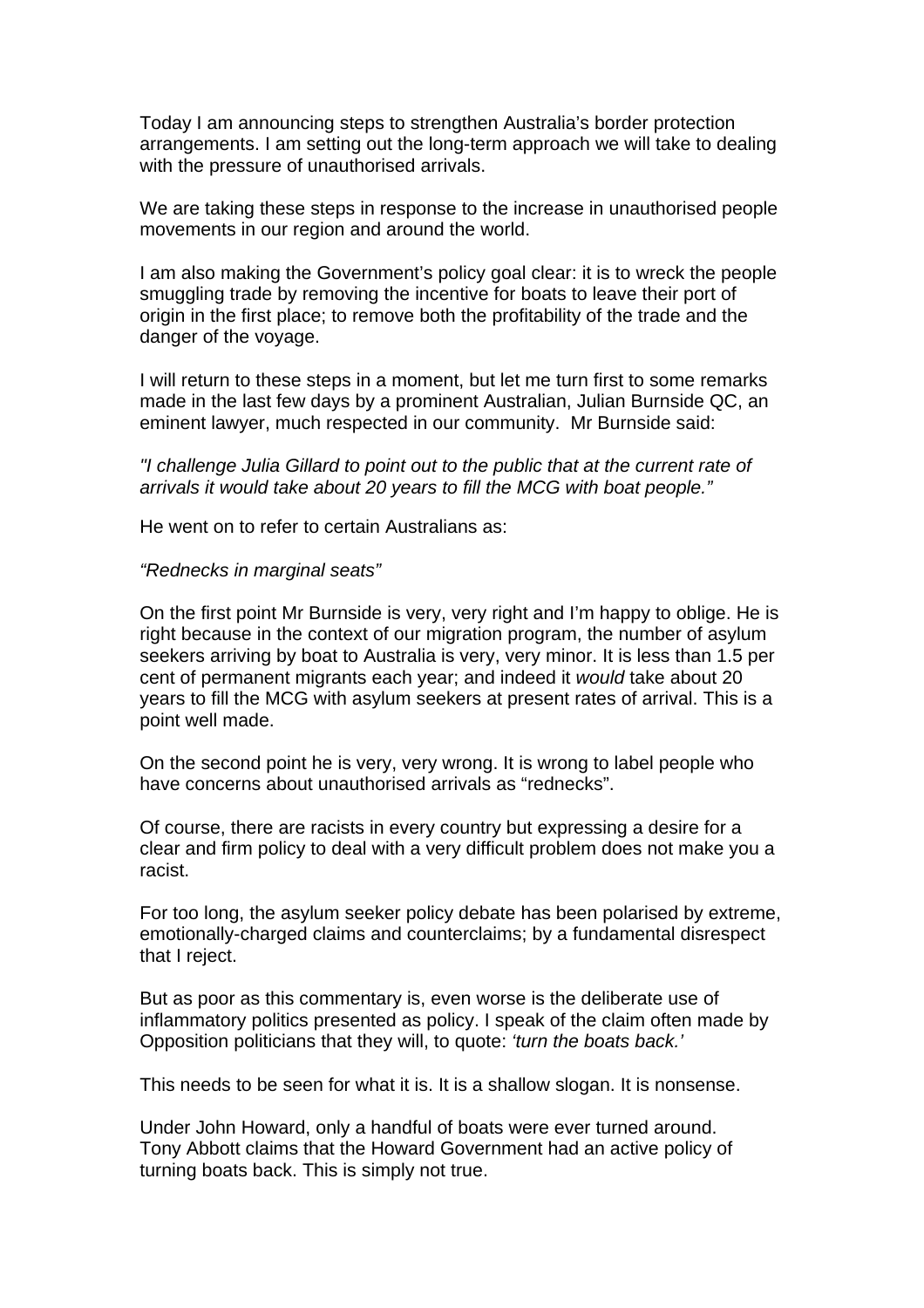For the entire time of the Howard Government, only seven boats were turned back. The last Suspected Illegal Entry Vessel (SIEV) "returned from whence it came" was SIEV14 which arrived at Melville Island in the Northern Territory on 4 November 2003 with 14 Turkish passengers.

The Howard Government did not turn a boat back after 2003.

Let's ask ourselves why. Was it because the Howard Government suddenly lacked the resolve to turn the boats back? Of course not.

The Howard Government's actions changed because of a change in the practical reality, and the reality that confronted Prime Minister Howard confronts us today: the reality that to avoid being turned around boats are sabotaged raising safety of life at sea concerns for Australia's customs and border protection and defence personnel as well as the asylum seekers on board.

And the second practical reality is that there is nowhere to turn the boats back to**.** 

My opponent, Mr Abbott, is good at slogans: a great big new tax on everything; a great big new tax on mining; a big bad tax; and now, turn back the boats.

But these slogans are hollow.

The Opposition is trying to sell the Australian community a fairy tale in which all you have to do is go out to an asylum seeker boat and turn it around and everything will be fixed - but this fairytale is not the facts.

The facts are the boat will be scuttled and start to sink.

The facts are that this nation would then be confronted with a stark choice: either we could leave the scene in the certain knowledge people including children would drown or we could rescue the asylum seekers from the water.

Today let me say one thing loud and clear: our nation would not leave children to drown. We are Australians and our values will never allow us to embrace this kind of evil. So, inevitably, the so-called strategy of turning the boats back would become a strategy of rescuing asylum seekers from the water with all the risks that entails to the lives of defence and customs personnel.

The slogan is hollow and Mr Abbott knows it.

In his own policy document he says that the so-called turnaround of boats would only happen "Where circumstances permit". This is an admission that it won't work.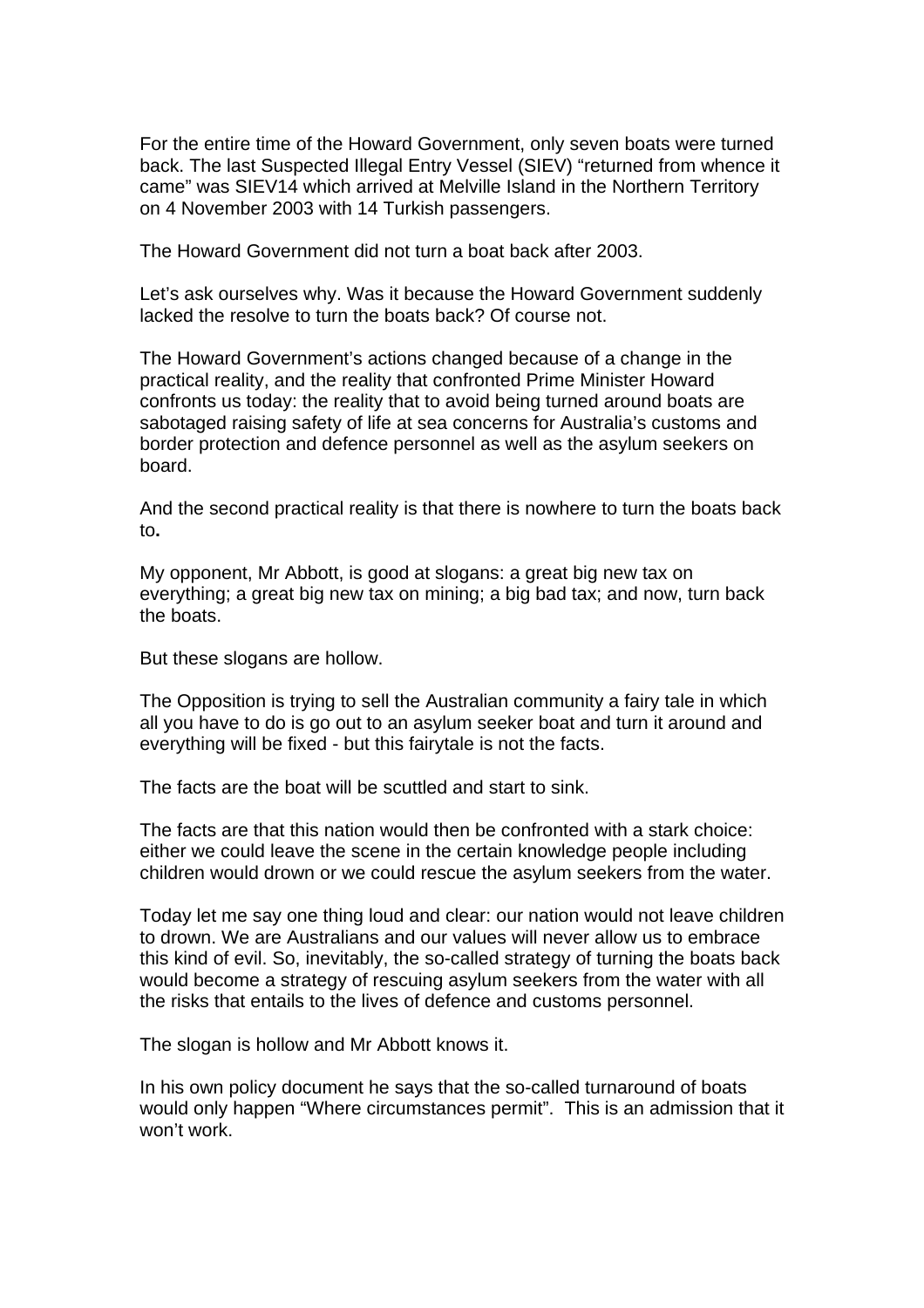How appalling it is that this is where the long-running debate on asylum seekers has taken us – to an unedifying exchange of incendiary labels like 'red neck' and hollow slogans like 'turn the boats around', with nobody asking how we can move the nation forward.

Think of the impasse this division has created.

If you are hard-headed you're dismissed as hard-hearted. If you are openhearted you are marginalised as supporting open borders.

I say to those engaged in this type of rhetoric: Stop selling our national character short. We are better than this. We are so much better than this.

The other way, the path less travelled in recent times, is the path to move us forward together - to discuss the facts, reject the myths and make our decisions on what we know to be true on the principles that can unite us.

So let us start by considering the facts.

Last year, Australia received 0.6 per cent of the world's asylum seekers.

Refugees, including those referred for resettlement by the United Nations High Commission on Refugees, make up less than 8 per cent of migrants accepted in Australia.

Even if all those who arrived in unauthorised boats were found to be refugees - which they will not - they would still be only 1.6 per cent of all migrants to Australia.

The total number of people accepted into Australia each year under our refugee and humanitarian program is 13,750 people. This is a fraction of our annual migration intake. This number has remained stable for many years and does not increase even when we face surges in boat arrivals. If more boats arrive, fewer people can be sponsored under our special humanitarian program.

We should also understand that what drives the peaks and troughs in the numbers of boats trying to get to Australia has less to do with what we do here and more to do with the conditions people are escaping - conditions like war, genocide, imprisonment without trial, torture, harassment by authorities, the disappearance of family and friends, and children growing up in refugee camps with no prospect of ever again seeing their home.

And when conditions deteriorate in countries with sea routes to Australia, as they did between 1999 and 2001, more boats come – some 5,516 people came to our shores in 2001. But then when conditions improved as happened after 2001 with the downfall of the Taliban regime fewer and fewer boats arrived.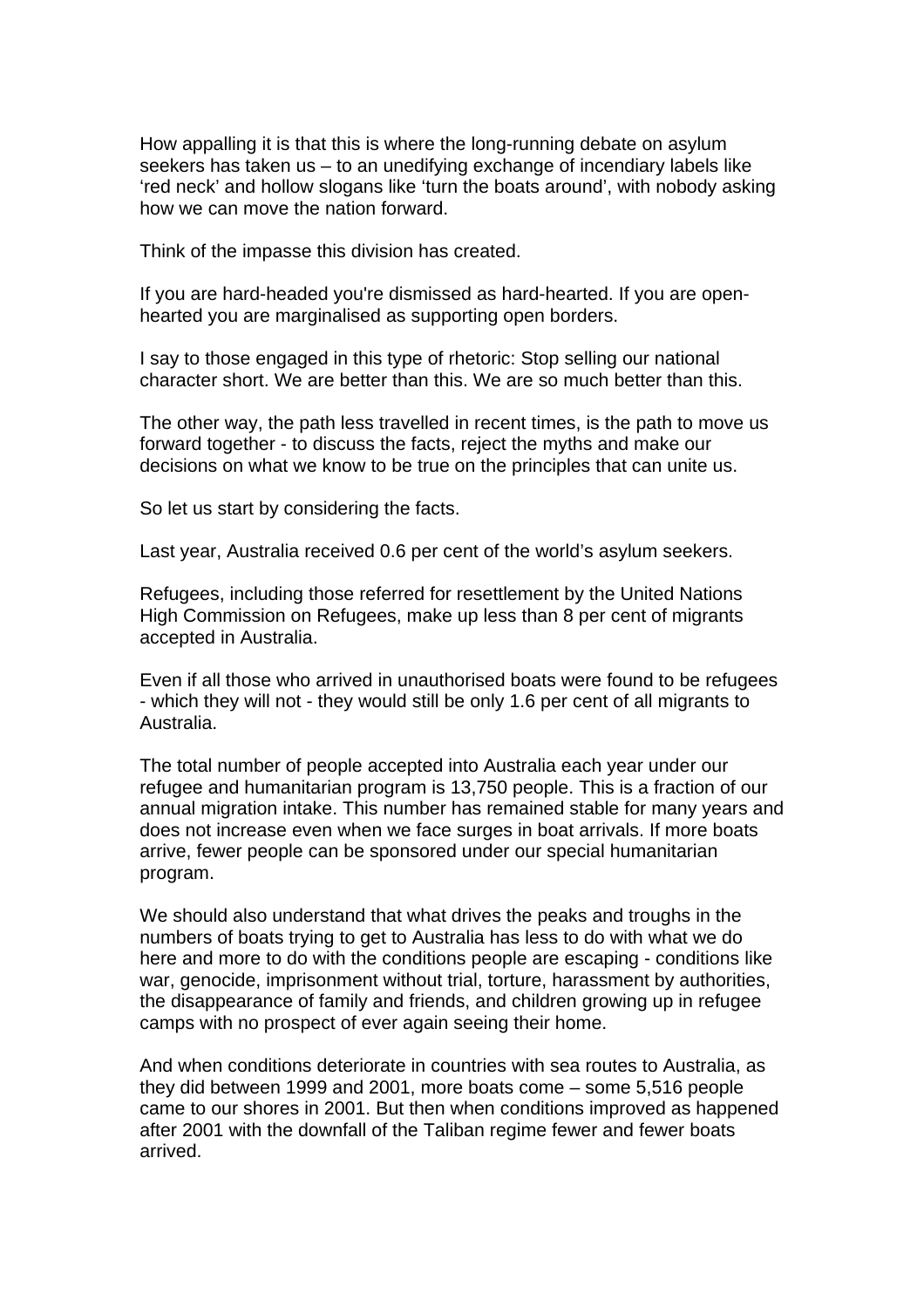This ebb and flow has been evident since the time when Malcolm Fraser was our Prime Minister in the 1970s and the people arriving in boats were from Vietnam.

Through their efforts to disrupt people smuggling, the Australian Federal Police, working with our regional neighbours, have prevented more than 5,000 foreign nationals coming to our shores illegally since September.

These are the facts.

But moving forward also means we must agree on the organising principles for developing policy. I submit we can agree on these principles:

That we should be prepared to accept people in legitimate need just as a young Frank Lowy was accepted 60 years ago;

That there is nothing humane about a voyage across dangerous seas with the ever present risk of death in leaky boats captained by people smugglers;

That Australia's basic decency does not accept the idea of punishing women and children by locking them up behind razor wire or ignoring people who are fleeing genocide, torture, and persecution, nor does it allow us to stand back and watch fellow human beings drown in the water, but equally that there is nothing inconsistent between these decencies and our commitment to secure borders and fair, orderly migration. The rule of law in a just society is part of what attracts so many people to Australia. It must be applied properly to those who seek asylum, just as it must be applied to all of us:

That no one should have an unfair advantage and be able to subvert orderly migration programs;

That there should be no incentive for people smugglers, to take even bigger risks with people's lives in the name of mercenary profits;

That people smuggling is an evil trade to be punished;

That hardworking Australians who themselves are doing it tough want to know that refugees allowed to settle here are not singled out for special treatment;

That people like my own parents who have worked hard all their lives can't abide the idea that others might get an inside track to special privileges;

And that finally, if this were to happen, it would offend the Australian sense of fair play.

And so with the facts on the table and these uniting principles as our guide we move forward. We move forward to an effective, sustainable, long-term solution;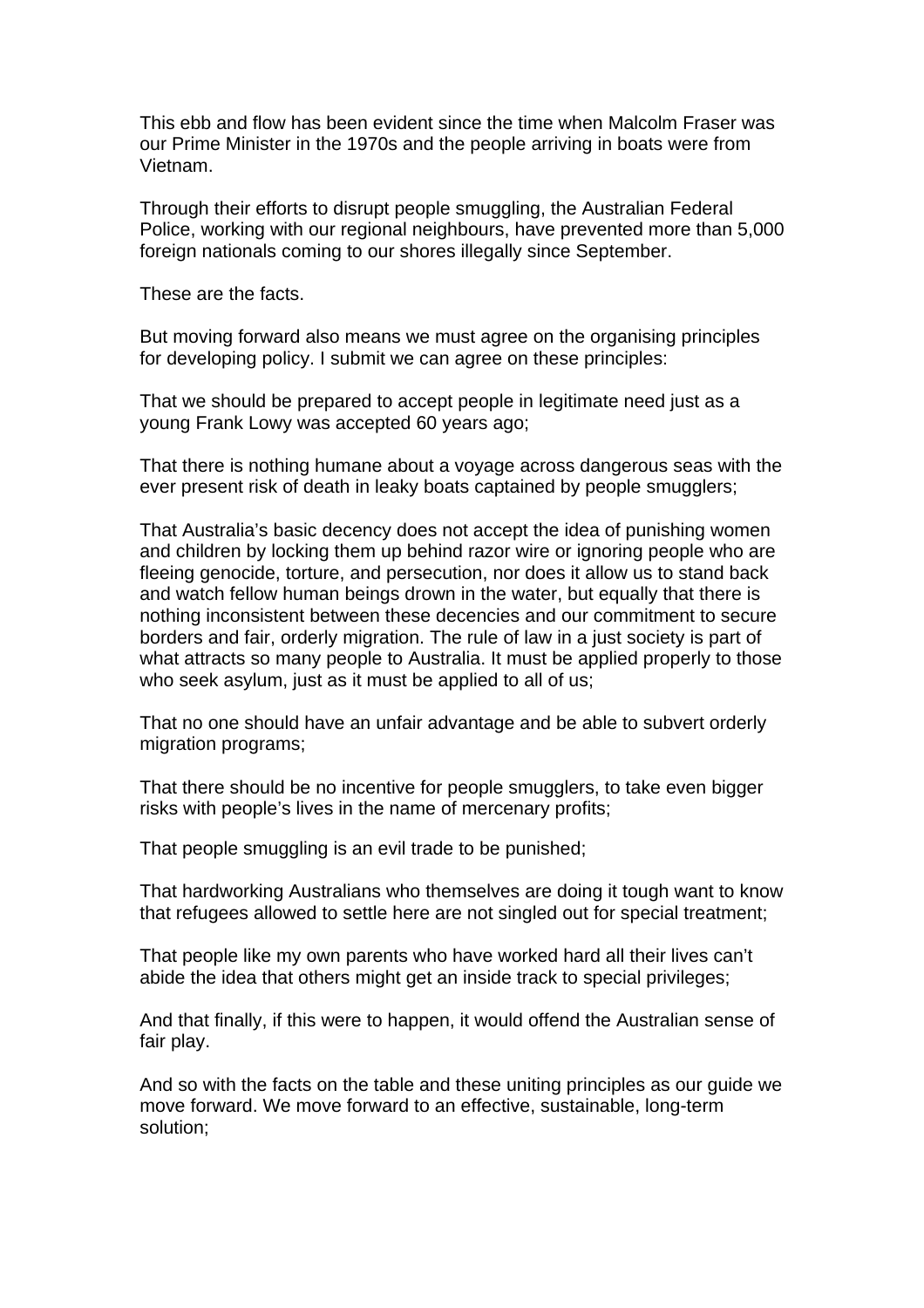To stop the boats not at our shoreline but before they even leave those far away port;

To ensure people smugglers have nothing to sell and so ending the long and dangerous voyages.

That means building a regional approach to the processing of asylum seekers, with the involvement of the UNHCR, which effectively eliminates the on shore processing of unauthorised arrivals and ensures that anyone seeking asylum is subject to a consistent process of assessment in the same place.

A regional processing centre removing the incentive once and for all for the people smugglers to send boats to Australia. Why risk a dangerous journey if you will simply be returned to the regional processing centre?

To this end I can report today that I have already taken steps to achieve this goal.

Irregular migration is a global challenge, and like all global challenges it can only be tackled by nations working together.

That's why we have put so much effort into regional cooperation in recent years. We co-chair the Bali Process with Indonesia, and through this process, we are working with our regional neighbours and key organizations like the UNHCR and the International Organisation for Migration, to manage irregular migration and stop people smuggling, and can I say how much we appreciate and value our cooperation with Indonesia as co-chair.

We do these things because we believe that building a sustainable regional protection framework is the most effective way to address irregular migration, including to Australia.

Building on the work already underway through the Bali Process, today I announce that we will begin a new initiative. In recent days I have discussed with President Ramos Horta of East Timor the possibility of establishing a regional processing centre for the purpose of receiving and processing of the irregular entrants to the region.

The purpose would be to ensure that people smugglers have no product to sell. Arriving by boat would just be a ticket back to the regional processing centre.

It would be to ensure that everyone is subject to a consistent, fair, assessment processes.

It would be to ensure that arriving by boat does not give anybody an advantage in the likelihood that they would end up settling in Australia or other countries of the region.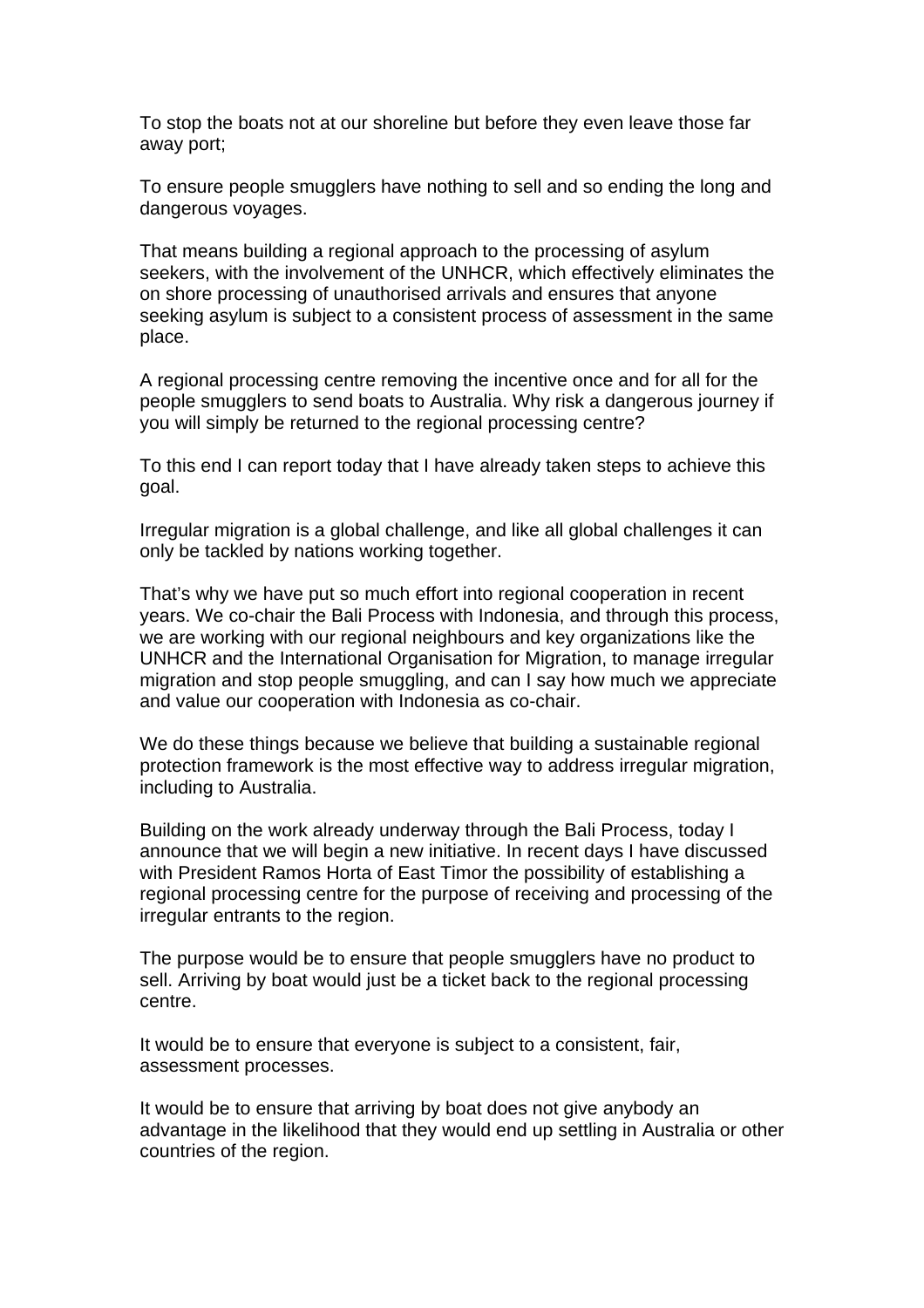It would, of course, have to be a properly run, properly auspiced, properly structured centre.

President Ramos Horta told me that he welcomed the conversation about this possibility and I look forward to further consultation and dialogue on developing this initiative into a proposal that would advance the proper and consistent treatment of people arriving without authorisation in our region.

I have also spoken to New Zealand's Prime Minister, John Key, about this possibility, and he has said to me that he would be open to considering this initiative constructively.

East Timor and New Zealand are vital countries in this initiative as they are already signatories to the Refugee Convention, and New Zealand – like Australia – is a key resettlement country.

I have also already discussed this initiative with the United Nations High Commissioner for Refugees, Antonio Guterres.

Australia maintains its strong support for the capacity of the UN to ensure appropriate forms of refugee assessment.

I told the High Commissioner that my Government is not interested in pursuing a new Pacific Solution - instead Australia was committed to the development of a sustainable, effective regional protection framework. Again, I look forward to a constructive and concrete dialogue with the UNHCR on this initiative.

This problem is not Australia's alone.

I want to reassure Australians that this is not about a quick fix – there is no quick fix. It is about stopping people getting in boats, but it is also about improving the protection outcomes for refugees by establishing a framework for orderly migration within the region. It will take time. I believe it will be worth the effort.

Only this sort of long-term approach will deliver what we need. I ask for the patience and support of the Australian people as we work with the countries of our region on this shared challenge;

A regional solution with the participation of the UNHCR could prevent the piling up of authorised arrivals in detention in Australia;

A solution that I will pursue relentlessly.

It is also clear there are steps we must take in the interim in accordance with the principles I outlined earlier.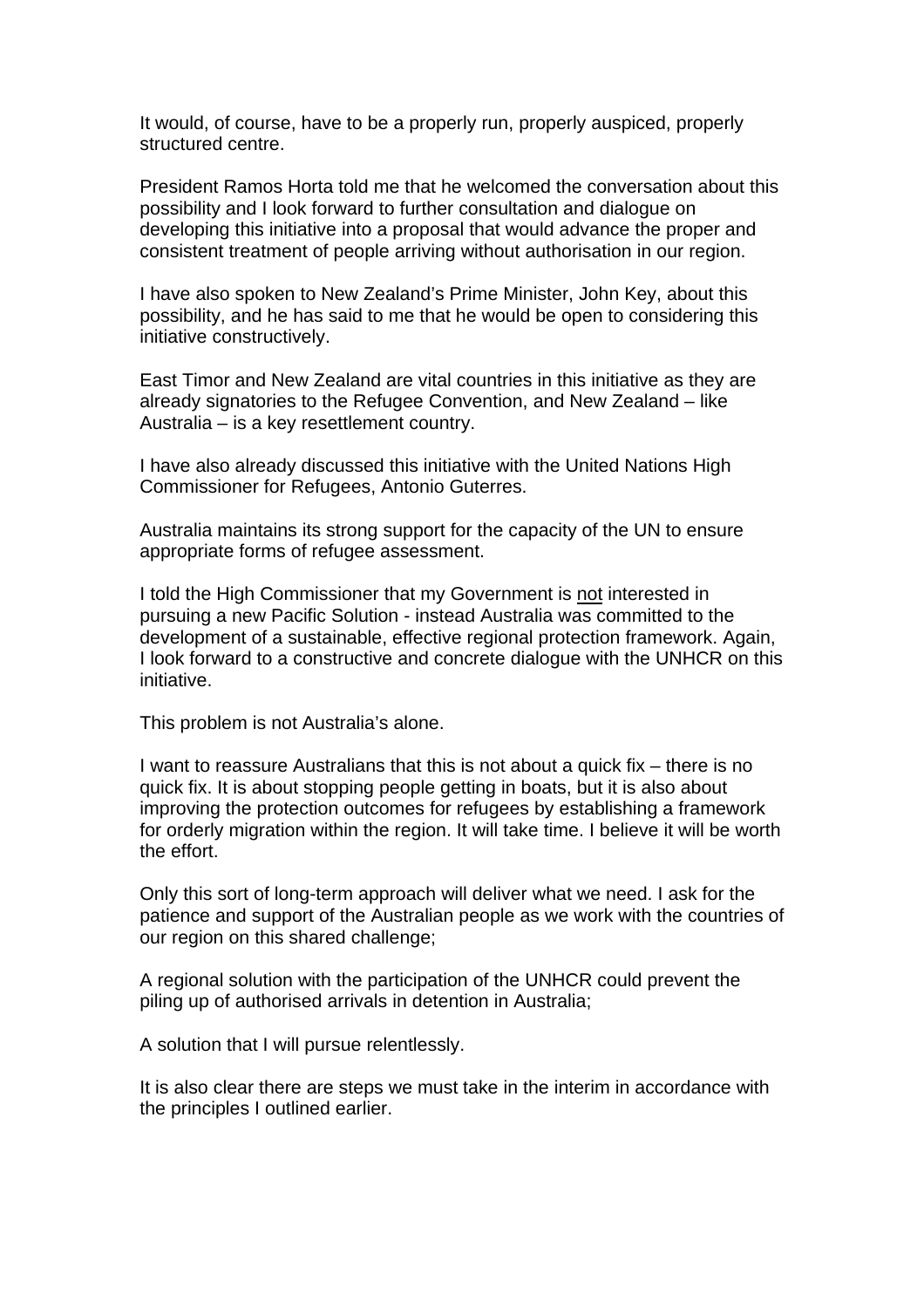Last night, the UNHCR published its revised eligibility guidelines on Sri Lanka. The guidelines are just one source of information which has helped to inform the Government about the changing situation in Sri Lanka.

The UNHCR report confirmed the improved human rights and security situation in Sri Lanka and that displaced people continue to return to their homes. Instead of automatically presuming that particular groups in Sri Lanka are refugees, the UNCHR states that all asylum claims must now be considered on a case by case basis, noting that some groups may still be at risk.

With the new information, acceptance rates are likely to fall.

Today, in light of these circumstances, I am announcing the Government has decided to lift immediately the suspension on processing claims for Sri Lankan. Those currently in detention will have their claims processed against a range of country information including the revised UNHCR report I have described.

So I have a message for people in Sri Lanka who might be considering attempting the journey to Australia. Do not pay a people smuggler, do not risk your life, only to arrive in Australian waters and find that far, far more likely than not you will be quickly sent home by plane.

The other group of arrivals for whom processing has been suspended is people from Afghanistan. So far this year more than 60 per cent of all asylum seekers arriving by boat have come from that country. Although there was a time when large numbers of Afghan asylum seekers were granted refugee status, since April there have more than 500 primary refusal decisions for Afghans. During the past month the primary refusal rate has exceeded 70 per cent.

If upheld at review, these increasing rates of refusals will result in many more people being returned to their homelands.

I am not immediately ending the suspension of processing of Afghan asylum seekers, but my Government will keep that decision under review in the coming weeks and months.

Under my leadership, the Government will work closely with the Government of Afghanistan on a range of migration-related issues – including putting in place arrangements for the return of Afghan nationals who are found not to be legitimate refugees to Afghanistan.

This process is essential for the integrity of our migration program, and it is important for sending a clear message of deterrence to people-smugglers and their clients that they cannot buy their way into Australia.

I look forward to securing an efficient return arrangement and then resuming processing Afghanistan asylum seeker claims and getting Afghans home.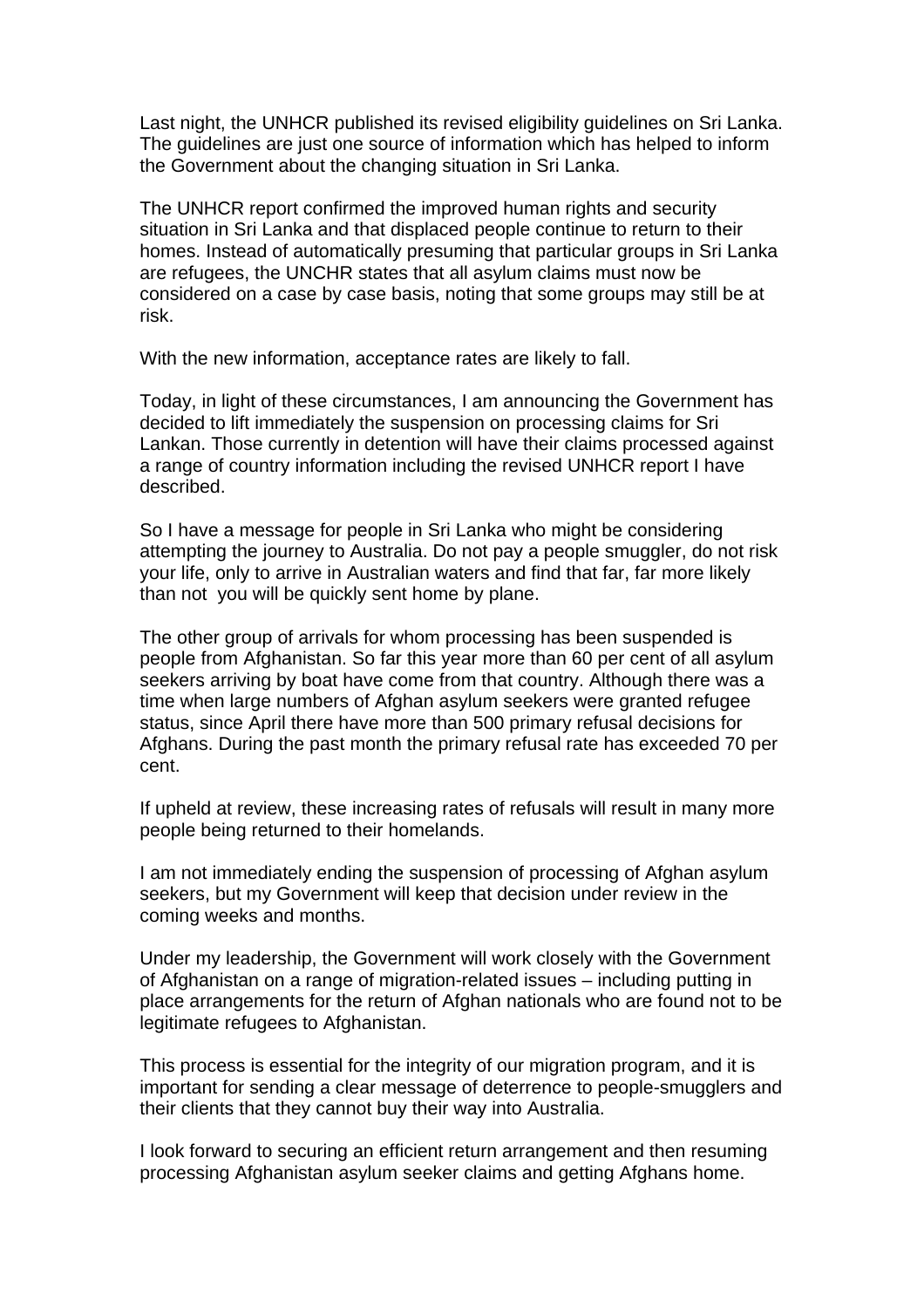To reiterate: I am committed to treating people with decency while they are in Australian detention, but if people are not found to be refugees, I am committed to sending them home, and whilst ever boats are attempting to enter Australian waters there must be effective policing.

We are successfully prosecuting dozens of people smugglers through our courts. We have successfully extradited alleged people smugglers from other countries.

Since September 2008 we have made 149 arrests for offences related to people smuggling – 48 people have been convicted, and a further 99 prosecutions are now underway in our courts.

We are also investing in eight new patrol vessels with improved surveillance and response capability - strengthening our Border Protection Command, which already has18 vessels and 18 aircraft available for patrolling Australian waters all year round. We already have more assets deployed for this task than any other Australian Government has had.

We ultimately destroy the illegal boats we intercept.

The Government recently strengthened penalties with the enactment of the *Anti-People Smuggling and Other Measures Act 2010*. This legislation includes mandatory minimum penalties for organisers and created a new offence of providing material support for people smuggling, with a maximum penalty of 10 years' imprisonment and/or a fine of \$110,000.

If re-elected I will legislate to toughen these measures further, increasing maximum penalties for situations where a people smuggling venture results in death.

Finally, with regard to those who are accepted as refugees:

I believe Australians are prepared to welcome those who are genuine refugees, but they also expect them to learn the rules under which we live and abide by those rules. That means that when newcomers settle in our community, they accept their responsibilities as members of the community – to learn English, enter the workforce, and send their kids to school like everyone else.

Most refugees fulfil these obligations and are grateful to be able to make a new home in Australia – just as hundreds of thousands of refugees also did in the aftermath of the holocaust and the Second World War in Europe.

But the rules are the rules. We will ensure refugees shoulder the same obligations as Australians generally.

In conclusion, we are implementing the changes I have announced today based on the principles I have outlined.